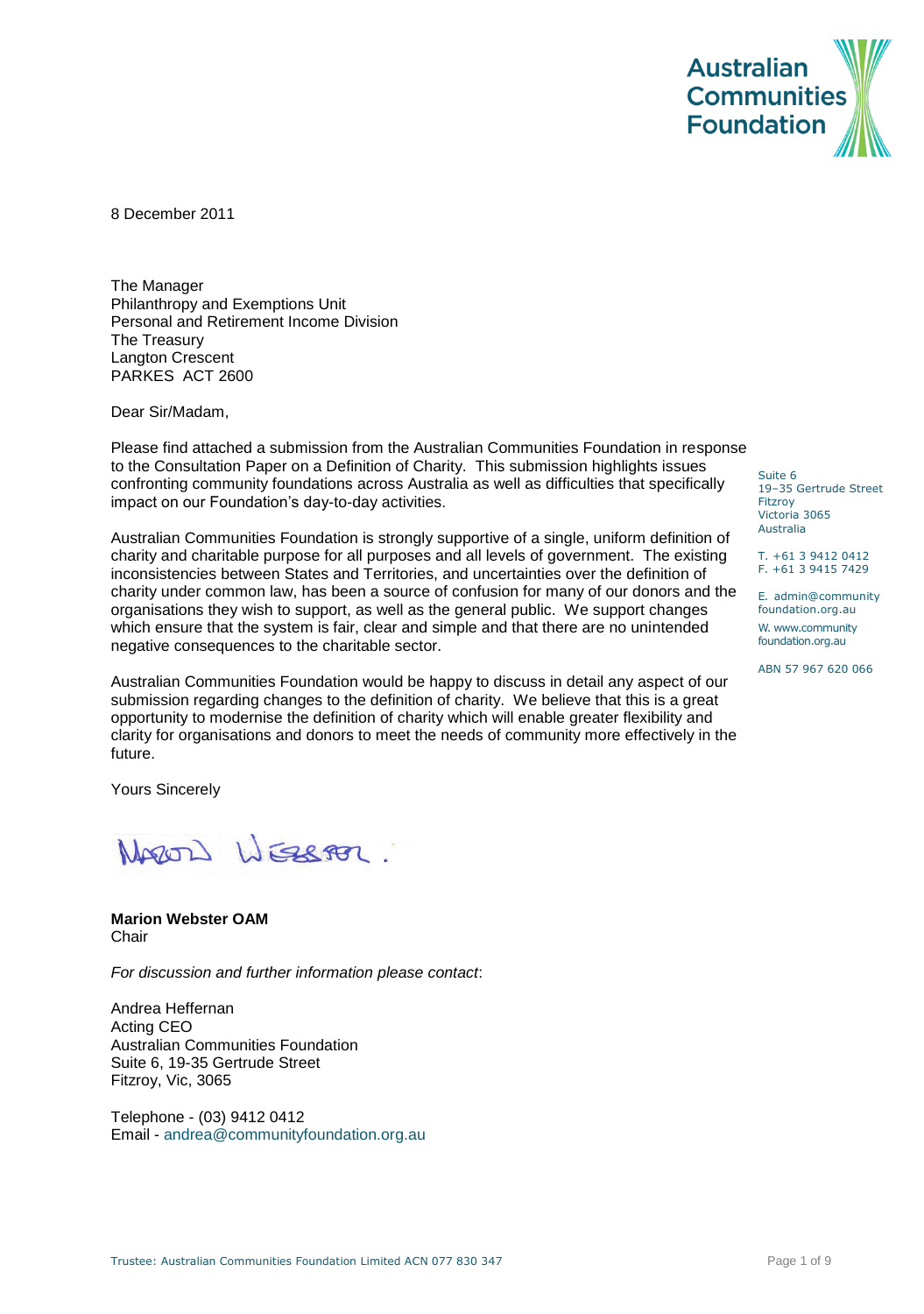

# **1. About Community Foundations**

Community Foundations are independent charitable organisations which over time, aim to build up a collection of endowed funds from many donors in the community.

It provides services to the community and its donors, makes grants and undertakes community leadership and partnership activities to address a wide variety of needs in its service area. (Adapted from a statement by Suzanne Feurt)

A community foundation builds capacity within the community to address local needs and opportunities. It builds available funds from which grants are made to charitable organisations<sup>1</sup>.

# **2. About Australian Communities Foundation**

The Australian Communities Foundation was originally established in 1997 as the Melbourne Community Foundation. In July 2011 it changed its name to more accurately reflect the current work of the Foundation which continues to grow nationally and reach globally. Australian Communities Foundation uses its grantmaking expertise and in-depth knowledge of community issues to assist donors to develop strategic giving plans. The Foundation makes grants that meet donors" charitable requests and goals and addresses needs in the community.

Australian Communities Foundation partner with our donors to build permanent endowments and other funds, from which to support community projects, and we provide leadership on issues of broad community concern.

Australian Communities Foundation runs a number of different education and information events and activities for donors to engage and learn about community, and to develop their philanthropy and grantmaking skills and interests. Where requested, Australian Communities Foundation also helps donors form a relationship with community organisations beyond the grantmaking, to include volunteering and other pro-bono contributions.

Currently Australian Communities Foundation has over 180 sub funds managing approximately \$35 million dollars and distributing about \$2.5 million dollars annually. Australian Community Foundation operates five charitable trust funds under its Trustee, Australian Communities Foundation Limited. These are Australian Communities Foundation (DGR Public Fund), the Australian Communities Foundation Extension Fund (Charitable Trust), the Australian Communities Foundation Scholarship Fund (DGR Scholarship Trust), the National Community Foundation Fund and the National Community Foundation Extension Fund.

l

<sup>1</sup> Taken from information o[n http://communityfoundations.philanthropy.org.au/about-community-foundations/what-is-a](http://communityfoundations.philanthropy.org.au/about-community-foundations/what-is-a-community-foundation/)[community-foundation/](http://communityfoundations.philanthropy.org.au/about-community-foundations/what-is-a-community-foundation/)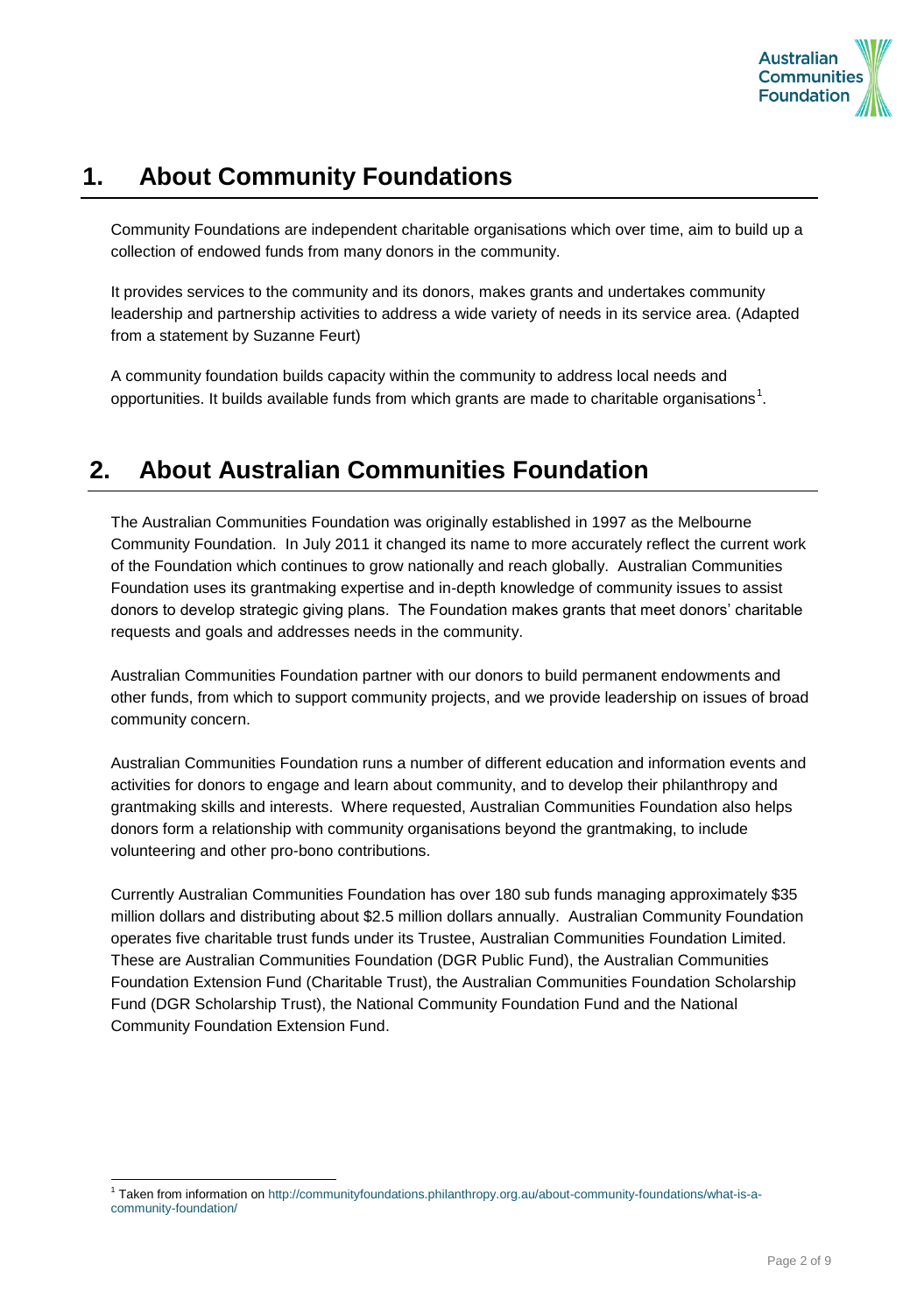

# **3. Issues facing Community Foundations**

### **3.1 Overview of issues**

l

There are a number of issues facing community foundations relevant to the Definition of Charity. These are:

- a) Lack of clarity on the meaning of charity. How to identify charitable purposes or entities.
- b) Lack of organisations endorsed as charitable by the ATO in rural areas (they may be eligible for endorsement but have not done so) or new organisations set up to address emerging needs.
- c) Confusion in relation to the process of "opting in" under State law to enable the public ancillary fund (but not the charitable company or trust) to make grants to item 1 DGRs without charitable status.

Appendix A contains some examples<sup>2</sup> of activities a community foundation may want to pursue or fund, and would like to ensure the definition and the quidance material from ACNC cover these types of activities.

## **3.2 Clarity as to meaning of charity**

In order to maximise the potential and capacity of community foundations it is essential that there is clarity readily available as to the range of activities and the projects that can be funded or pursued directly, while operating within its charitable status.

Community foundations are also in the perfect position within communities to provide advice and demonstrate best practice relevant to all not for profit community organisations. Ideally a community foundation should be able to access and understand the requirements for recognition as a charity in order to be able to assist community organisations seek further funding.

For these reasons, community foundations support a full list of charitable purposes in the proposed legislation. Australian Communities Foundation"s recommendations are outlined in **Appendix B**.

Consultation question 16: Is the list of charitable purposes in the Charities Bill 2003 and the extension of Charitable Purposes Act 2004 an appropriate list of charitable purposes?

Consultation question 17: If not, what other charitable purposes have strong public recognition that is charitable which would improve clarity if listed?

The following should be included in the list for particular relevance to community foundations:

- a) Community capacity building including developing the ability, skills and confidence of members of a community in ways that enable them to participate in and benefit the community, or and improves the effectiveness and level of participation in community organisations;
- b) Community development building a community in response to the needs of the members of the community – this may include:
	- 1) retraining, finding employment, providing work experience, skills development, business incubation in disadvantaged areas or for people who have or are likely to experience difficulty in obtaining and maintaining employment;

<sup>&</sup>lt;sup>2</sup> Adapted from Catherine Brown's submission to PMC on Community Foundations, structure and DGR status 23 June 2004.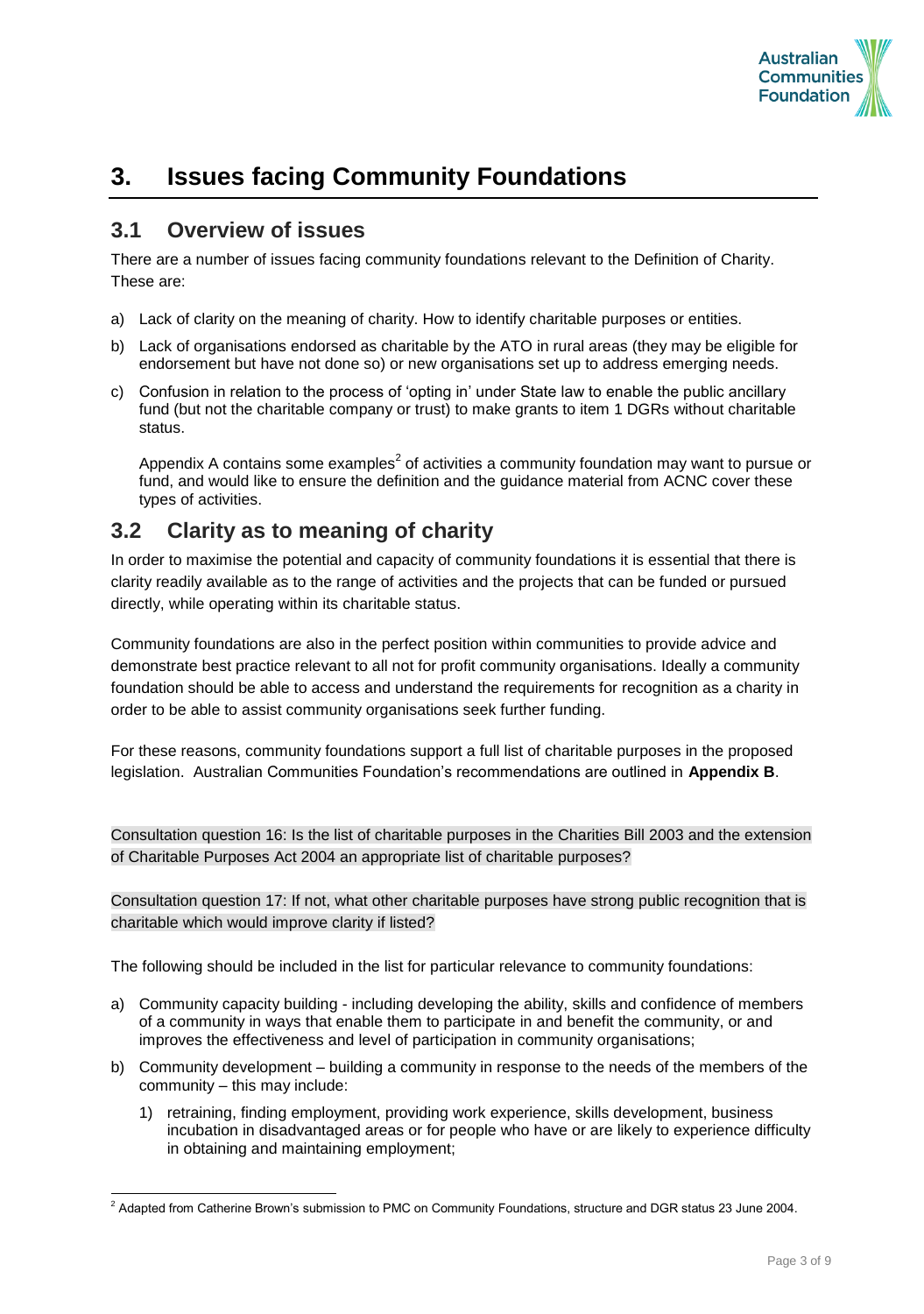

- 2) providing facilities for meeting and holding events;
- 3) preservation or restoration of the natural and built environment, including community gardens, erecting statues, providing historical information;
- 4) providing health and community services information;
- 5) improving community facilities and access, including community transport;
- 6) supporting non profit community groups with open entry requirements, including clubs and interest groups, which help in reducing social isolation or promote a sense of community.
- c) Improving the effectiveness or providing support and benefits to charitable organisations;
- d) Promoting volunteering, giving and involvement in the community.

Community foundations support a full list including the areas which have been accepted as charitable, for ease of understanding, similar to other jurisdictions. Australian Communities Foundation has attached our suggested list of charitable purposes in Appendix A of this submission.

## **3.3 Sufficient section of the public**

Consultation question 3: Are any changes required to the Charities Bill 2003 to clarify the meaning of "public" or "a sufficient section of the general community"?

There should be further clarification of a "sufficient section of the public" to a section which is not numerically negligible compared with the size of that part of the community to whom the purpose would be relevant. To ensure that charities in geographically isolated or other small rural communities continue to meet the public benefit requirement.

### **3.4 Inclusion of sport and government entities**

It will be seen as a significant step to modernising the definition of charity in Australia in line with public opinion if the following two areas are included in the list of charitable purposes. These two areas cause much frustration and lack of understanding within the community when community foundations are unable to provide support:

- amateur sports programs and facilities; and
- government controlled entities such state schools, hospitals, community halls/centres, public pools, art galleries, museums, libraries, etc.

Across Australia, sporting clubs and government owned facilities are often the centre of the community, particularly in rural areas. Sporting clubs can provide much more than sport for sport"s sake, in terms of community building, reducing social isolation, providing a meeting point and facilities that often available to other community groups.

State schools are also often the hub of a community and in disadvantaged areas can be very much in need of additional support for building or ground maintenance and development or for equipment and additional programs, counsellors, tutors, etc. The public consider education is charitable so find it hard to distinguish between non charitable State schools and private non profit schools which are charitable.

Local government often seeks to run programs and provide vital infrastructure to the community which community foundations often want to support.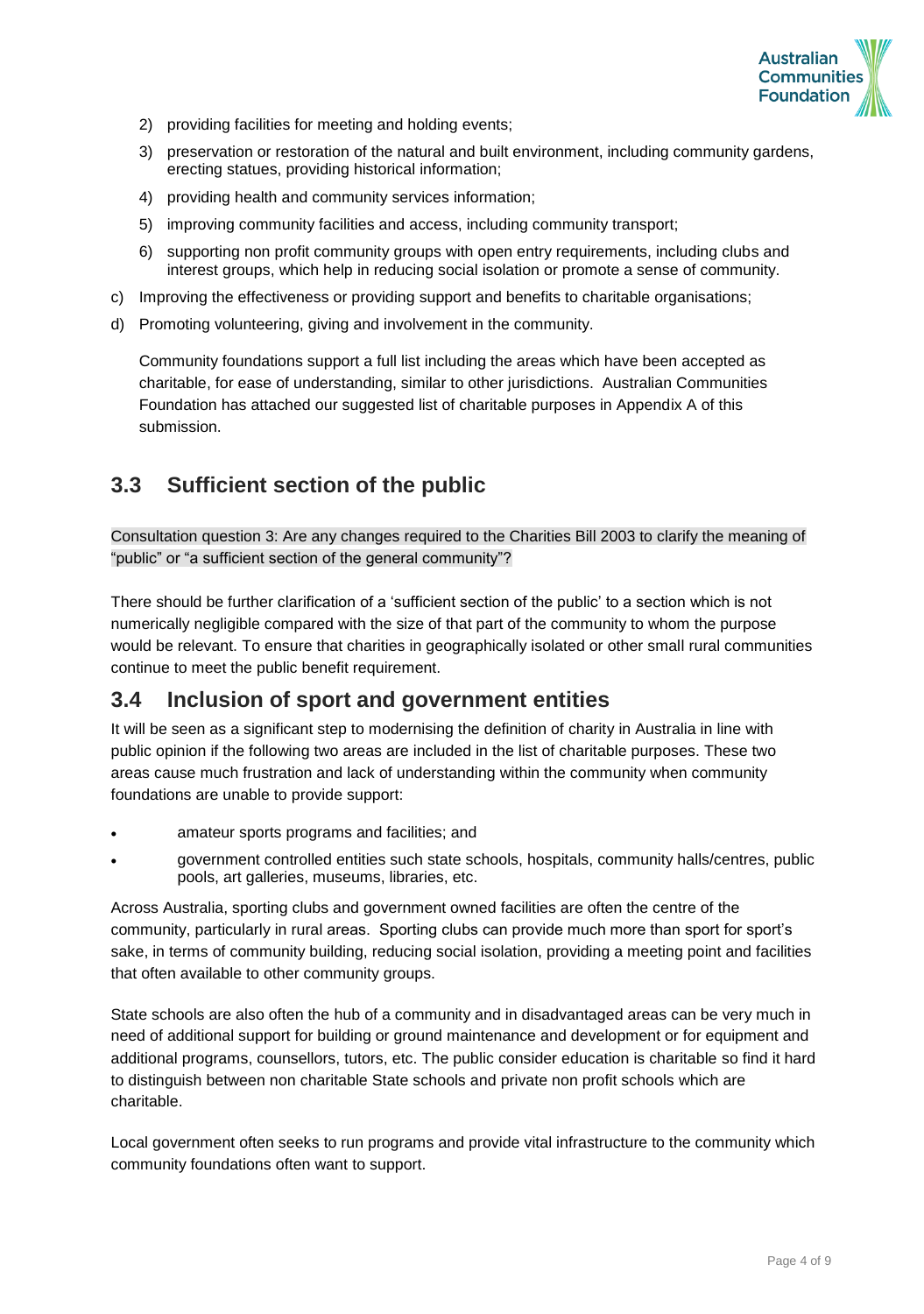

Not being able to support and fund these excluded groups in all areas is confusing and frustrating to most communities and seen as being unfair given the often vital role these institutions play in these communities.

The Australian Communities Foundation believes however that caution should be exercised in the inclusion of sporting clubs in the definition of charity. Sporting purpose needs to be restricted to sports which promote health and wellbeing by involving physical or mental skill or exertion and **are open to all, regardless of ability**. Sports for sports sake and sporting clubs which restrict membership or are exclusive should remain non charitable.

These changes would be consistent with the provision and support of recreational facilities similar to overseas and some State jurisdictions.

These issues are of particular importance in rural and regional Australia but also have relevance in disadvantaged urban Australia, particularly where community foundations are responding to new and/or emerging needs or working with new communities such as newly arrived migrants.

## **3.5 Simplification of issues relating to government entities**

Consultation question 15: In the light of the *Central Bayside* decision is the existing definition of "government body" in the Charities Bill 2003 adequate? Consultation question 18: What changes are required to the Charities Bill 2003 and other Commonwealth, State and Territory laws to achieve a harmonised definition of charity?

The issue of whether an entity is a government body or controlled by government is of material importance in determining eligibility to charitable status. But is this distinction still relevant and should it be continued in the legislative definition?

This exclusion causes confusion in the community and frustration that organisations that the community considers charitable, are in fact not charitable due to their connection with government (examples of this include State schools, hospitals, community halls/centres, public pools, art galleries, museums, libraries, etc – see discussion in the point above). This affects the organisation"s ability to receive funding from charitable foundations.

Currently under some State Acts, trusts are given the power to "opt in" to make grants to noncharitable entities which are DGRs. [In Victoria there is an additional requirement that the entity would be charitable but for its connection with government.]

These provisions cause considerable confusion and complexity for the boards of the trustees of charitable trusts both in understanding the divergence between Commonwealth and State laws and in the complexity of the application. As a result very few community foundations have exercised this power in respect of their public ancillary funds.

There may be a further concern once the Australian Charities and Not for profit Commission (ACNC) commences its register of charities as those trusts which have opted in will not appear on the register unless they are specifically included in the proposed list of charitable purposes. Not appearing on the register could be seen as a marketing disadvantage to those trusts raising money from the public.

In addition to the confusion, the charitable trusts of community foundations which are not public ancillary funds would also wish to take advantage of the State law enabling them to "opt in" but are unable to do so. This is complicated to understand why the public ancillary fund can give to non charitable item 1 DGRs but the charitable trust can"t.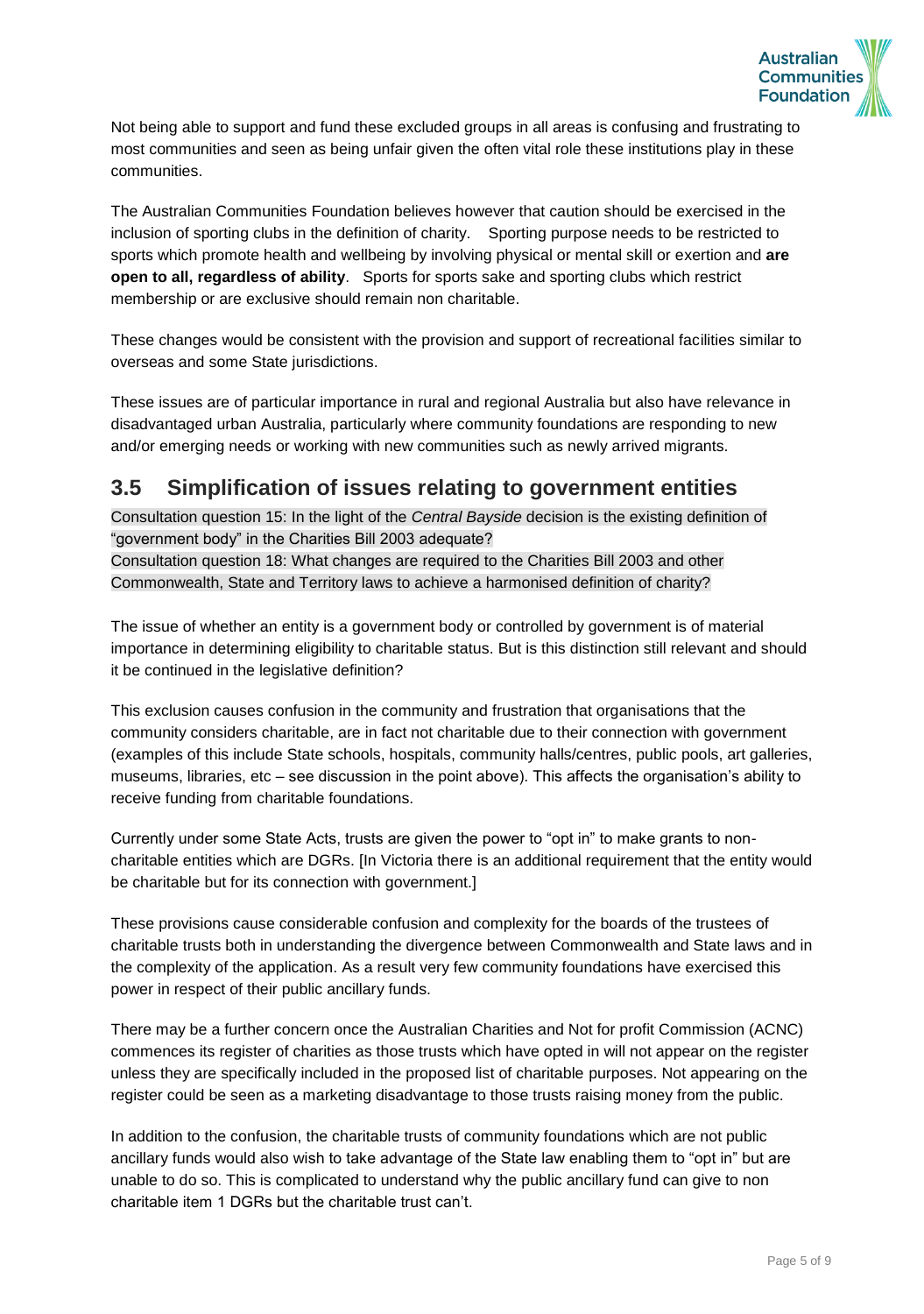

In summary:

- Charitable trusts which are not private or public ancillary funds cannot make grants to government entities (including government controlled entities) for their general operations or for infrastructure;
- Charitable trusts which are not private or public ancillary funds can make grants to government entities (including government controlled entities) for charitable purposes over and above their usual operations (*Re Cain* and discussion in 279 and 280 in TR 2011/4);
- Charitable private or public ancillary funds cannot make grants to non-charitable item 1 DGRs;
- Private or public ancillary funds in States where there is State legislation which enables them to opt in by making a declaration and changing tax status from a charitable fund to an income tax exempt fund, can make grants to non-charitable item 1 DGRs, provided the trust makes the declaration and ceases to be charitable under *ITAA 97* and presumably under the proposed legislation on the definition of charity.

The complex issues created by the divergence in State and Commonwealth laws and the confusion surrounding entities "controlled by government" could be simplified by (in decreasing order of preference):

- a. allowing a government body to be a charity;
- b. inserting in the proposed list of charitable purposes:
	- 1) providing money, property or benefits to government bodies which would be charitable but for their connection with government;
	- 2) providing money, property or benefits to Item 1 DGRs which are exempt bodies even if they are not charitable.

### **3.6 Restrictions in the event of a disaster**

Consultation question 19: What are the current problems and limitations with ADRFs?

Reacting to natural disasters is a real and on-going concern of community foundations, regardless of their location. A large amount of money can be raised immediately after a disaster, without the need for a tax deduction, and this is best to be received in the charitable not tax deductible entity of the community foundation to maximise possible recipients and application.

There are two issues for community foundations which arise in the event of a disaster:

- a) Understanding how the money can be applied for charitable purposes; and
- b) Where the funds are from tax deductible donations to the public ancillary fund, how to distribute this money and whether in order to the respond to the needs of the community and the expectations of the donors it is necessary to set up a separate Australian Disaster Relief Fund (ADRF).

In the context of the proposed legislation regarding the definition of charity, it would be of assistance to communities in rural and regional areas recovering from a disaster for:

- a) the suggestion above that government bodies are included as charities; and
- b) the issues listed in the December 2009 legislation as a consequence of the Victorian bushfires are specifically deemed as charitable.

Many of the community assets and infrastructure (such as community halls, community centres, sports and recreational centres, theatre halls, playgrounds) will normally be owned by the local government or owned and operated by sporting or other recreational clubs. In most respects these will not come within the definition of charitable. Additionally the community foundation may want to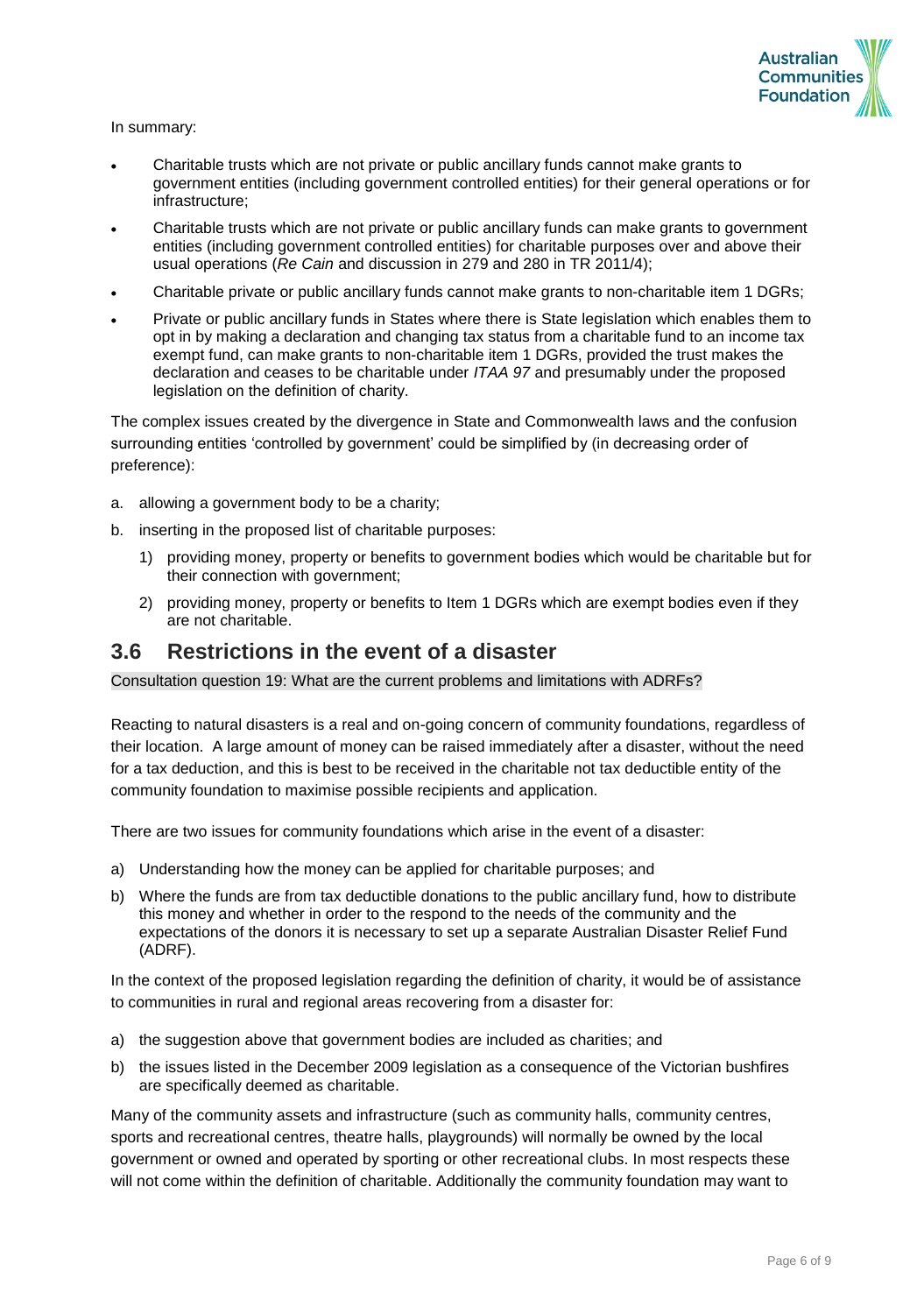

fund the local state schools or health centres for additional counsellors or for other goods and services.

The affected community and the donors do not understand why charities and charitable foundations who have received money for these communities cannot then fund what the community needs and wants. These issues severely hamper the community's access to funding as well as severely limiting the ability of community and other foundations wishing to support disaster recovery. It also leads to frustration and annoyance for donors and supporters as well as the general public.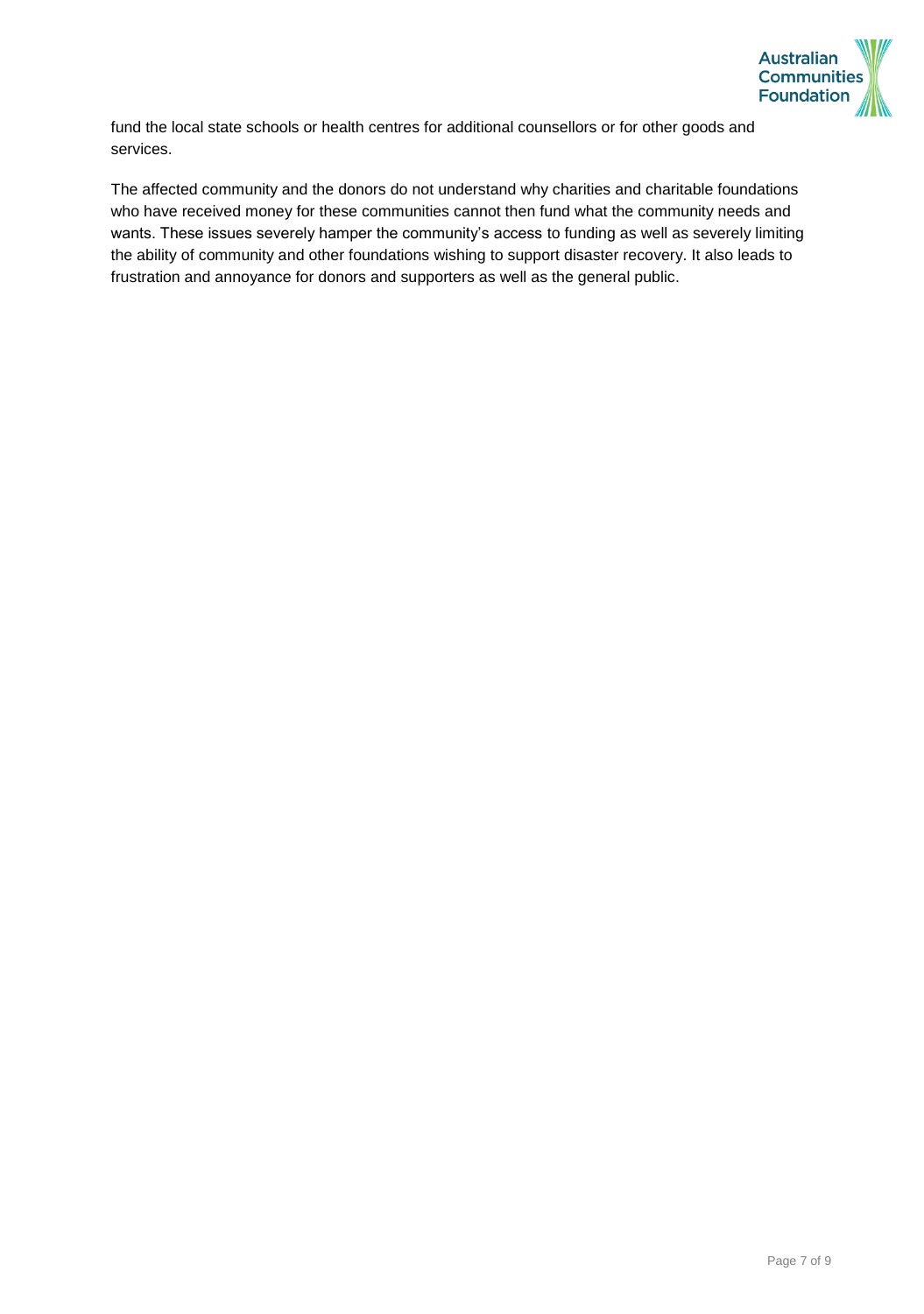

#### **Appendix A: Examples of community building/development activities:**

Some sample projects are described below which show the type of charitable project that a community foundation might want to fund or facilitate in their local area.

- 1. *Skate Park*: The youth of EC region lack constructive activities. Many are partly or wholly unemployed, often having left school early. The community foundation wants to raise funds for a skate park, which will provide young people with a venue and an interest. It will provide them with opportunities to create new social contacts and to create some community events and competitions. Recognition for their achievements in event managing and skateboarding will develop their self-esteem and possibly lead to other opportunities within the community.
- 2. *Internet Café*: The community leaders want to set up not-for-profit Internet café. The café will be operated to provide employment and training opportunities for the young people with policies to encourage turn over to maximise the opportunities for training and experience for all in need. The cafe will also act as a drop in centre for the area. Eventually the community hopes to run computer courses for all members of the community from the café.
- 3. *Opportunities Program*: The community of XXX want to set up a program that encourages disadvantaged children to stay in school or be able to follow their dream or talent. The project will offer "scholarships" which will fund basic provisions required to stay at school and participate fully eg for books, uniforms, equipment, stationery, excursions, breakfast, lunch and travel; or to follow their dream eg music tuition, instruments, music, transport to competitions or sporting clothes and equipment, transport to competitions, coaching.
- 4. *Festival*: The community of YYY want to run a community festival highlighting the arts and culture of both white and indigenous people from the area. The festival will attract tourists to the area and provide many local artists opportunities to show their art and young people with opportunities to gain skills in organising an arts event and other associated activities. The festival will be educational and also bring the region together as a community. It will encourage racial acceptance and diversity.
- 5. *Women's Enterprise Program*: Some of the women who have been out of the workforce (or underemployed) are keen to establish small businesses based on skills they have developed such as soap making, gourmet food production, website design for community groups, organic gardening and so on. The Community Foundation is aware there are a large number of long term unemployed women and youth and believes the public benefit in supporting a time limited business incubator outweighs any private benefit to the women or youth involved. There will also be a social welfare and economic benefit in the community potentially generating a flow on effect in employment. It wants to fund a program of small grants, revolving loans, and expert mentors to support this work and a Centre where this program could be promoted and where the small business could be located (a business incubator).
- 6. *Community Leadership*: A Community Foundation has contact with many different community groups who are keen to improve their organisational and volunteer management and fundraising skills. The Board of the community foundation would like to develop and run a series of workshops around the region.
- 7. *Indigenous Arts*: The SSS Community Foundation wants to help raise funds to support the local aboriginal community develop a Arts Precinct in a central township where indigenous artists, mainly women, can work, display and sell their products. Many of the women need start up grants for materials. A coordinator position is also required, at least until the project is self-sustaining.
- **8.** *Sport for health*: The community foundation wants to support the building of a new clubhouse for the local football club. The football club is a big focus of the community and provides the basis of many community events. The clubhouse plans include a gym for public use which will offer reduced rates for disadvantaged people and actively encourage community groups, particularly the elderley, to join. It will provide health and fitness education and information. The new clubhouse will also include a meeting room which will be available for a wide range of community groups and events for a modest or no rent. The community needs both a fitness centre and a place for meetings and events.
- 9. *Kids for Conservation*: Local school students in a seaside area want to carry out an erosion control planting program on the foreshore. The foreshore is at risk of major environmental degradation if works are not undertaken. The local Foreshore Conservation Association is seeking funding to work with local schools on this project.
- 10. *Seniors Community Gardens Project*: A Senior Citizens group has approached the community foundation. The Group wants to expand its activities creating and maintaining gardens around the towns in areas which are accessed by the community some of which may be owned by local government. Sites such as Senior Citizens Clubs and Neighbourhood Houses have been identified. The group needs funds to purchase plants, seeds and mulching materials. Labour is voluntary.